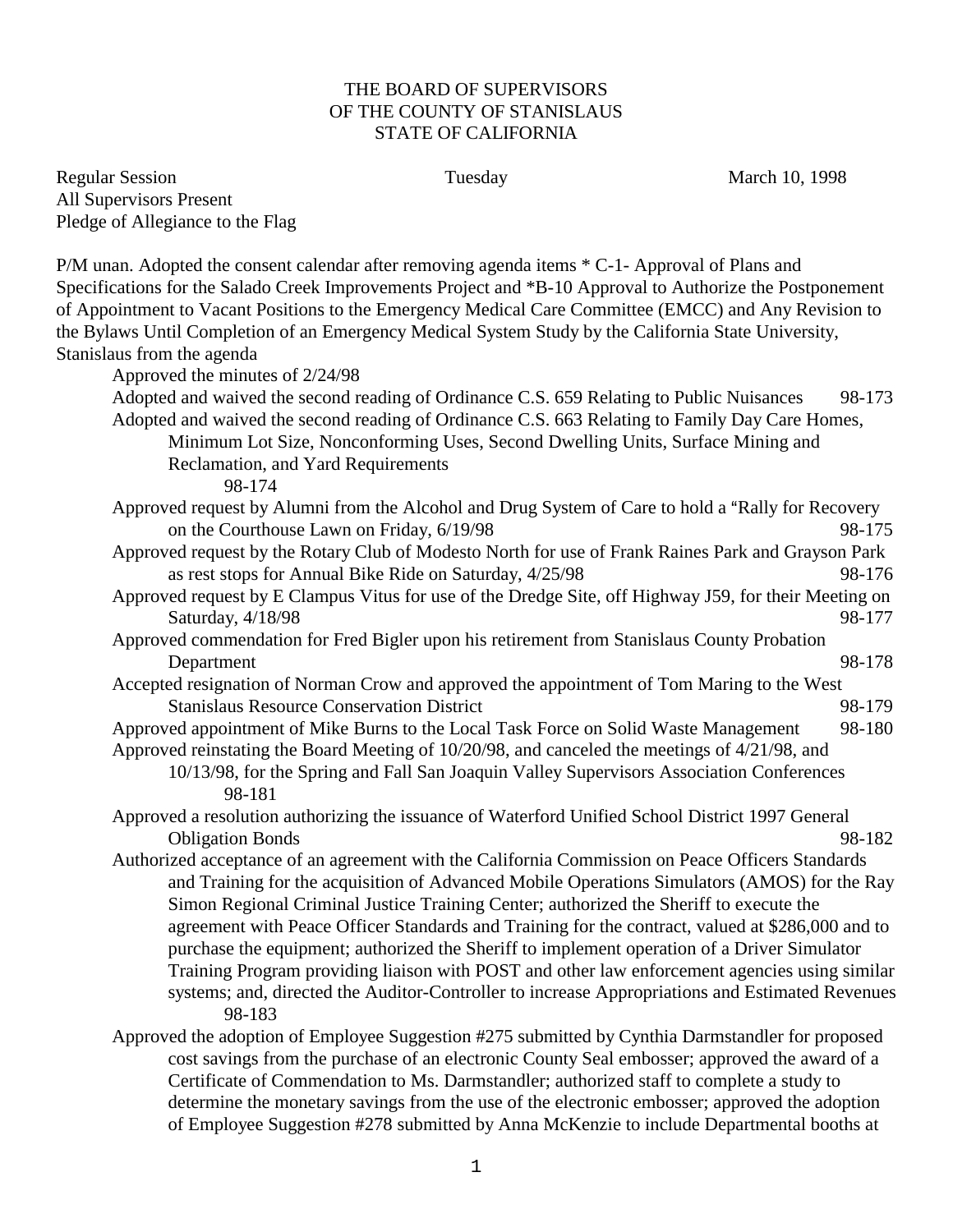the Safety Fair to promote Countywide services, approved the award of a Certificate of Commendation to Ms. McKenzie; approved the adoption of Employee Suggestion #276 submitted by Martha Moore to provide a coin operated copier outside the CEO for use by the customers of offices within the Administration Building; and, approved the award of a Certificate of Commendation to Ms. Moore 98-184

Accepted award of the following Grants: a. Office of Criminal Justice (OCJP) Statutory Rape Prosecution Grant for \$150,000, b. Office of Criminal Justice (OCJP) Career Criminal Prosecution Grant for \$150,000, c. Office of Criminal Justice (OCJP) Major Narcotic Vendors Prosecution Grant for \$128,455, d. Department of Justice (DOJ) Spousal Abuser Prosecution Grant for \$108,000, e. Department of Insurance (DOI) Workers, Compensation Fraud Prosecution Grant, \$175,000, f. Department of Insurance (DOI) Auto Fraud Compensation Fraud Prosecution Grant for \$87,741 and directed the Auditor-Controller to assign a new Special Revenue Index number to the Career Criminal Prosecution Grant and set up Appropriations and Revenue to the new index and transfer expenditures from Index 201608 - District Attorney

Approved an increase in the contribution to the Disproportionate Share Hospital Payment Program (SB 855) for the Health Services Agency for Fiscal 1997/98 and authorized the Auditor-Controller to increase Appropriations in SB 855 Index 500025, by \$1,486,000 - Health Services Agency 98-186

- Authorized the Mental Health Director or his Designee to sign an amendment to the agreement with the State Department of Alcohol and Drug Programs for net negotiated amount and Drug Medi-Cal Funding for Fiscal Year 1997/98 98-188
- Approved the filing of an application for a grant entitled "Motorized Trails Grant" and approved authorization to submit an application for Motorized Trails Grant - Parks and Recreation 98-189
- Declared surplus County Vehicles as surplus equipment, authorized these vehicles to be auctioned off; directed the Auditor-Controller to deposit all receipts from the sale of these vehicles into Fleet Services Index #999102, Sales of Fixed Assets, Sub-Object #8475; and, authorized the Auditor-Controller to make the necessary budget adjustments in an amount equal to the receipts from the sale of these vehicles - Fleet Services 98-190
- Continued the State of Emergency Proclamation issued by the Director of Stanislaus County's Emergency Services on 2/11/98; directed all appropriate action to be taken relative to the State of Emergency; and, approved a resolution designating the Program Manager-Stanislaus County Office of Emergency Services, Director-Stanislaus County Office of Emergency Services as the agents of the County authorized to execute and file application for Federal and State Financial Assistance Resulting from the El Nino 98 Floods 98-191
- Approved contract CO #3 for the 1994/95 STP Asphalt Concrete Overlay Program, STPL-5938(062) contracted with George Reed, Inc., of Modesto, CA for \$1,700 for an estimated contract cost of \$2,327,591.01 98-192
- Approval to set a public hearing on 3/31/98 at 9:30 a.m. for final cost reimbursement for demolition of a structure located at 1028 Santa Fe Avenue, Modesto, California 98-193
- Set a public hearing on 3/31/98 at 9:35 a.m. for final cost reimbursement for demolition of a Structure located at 1836 Robertson Road, Modesto, California 198-194
- Set a public hearing for Rezone Application #97-09 for the Westley Triangle Properties for 3/31/98 at 9:25 a.m. 98-195
- Set a public hearing for General Plan Amendment #97-06 and Rezone Application #97-07 for Gallo

<sup>98-185</sup>

Appointed Betty Sturtevant, R.N., as the Community Professional appointment to the Indigent Health Care Program (IHCP) Fair Hearing Panel and authorized the HSA Managing Director or her Designee to provide written notification of the appointment to the panel member - Health Services Agency 98-187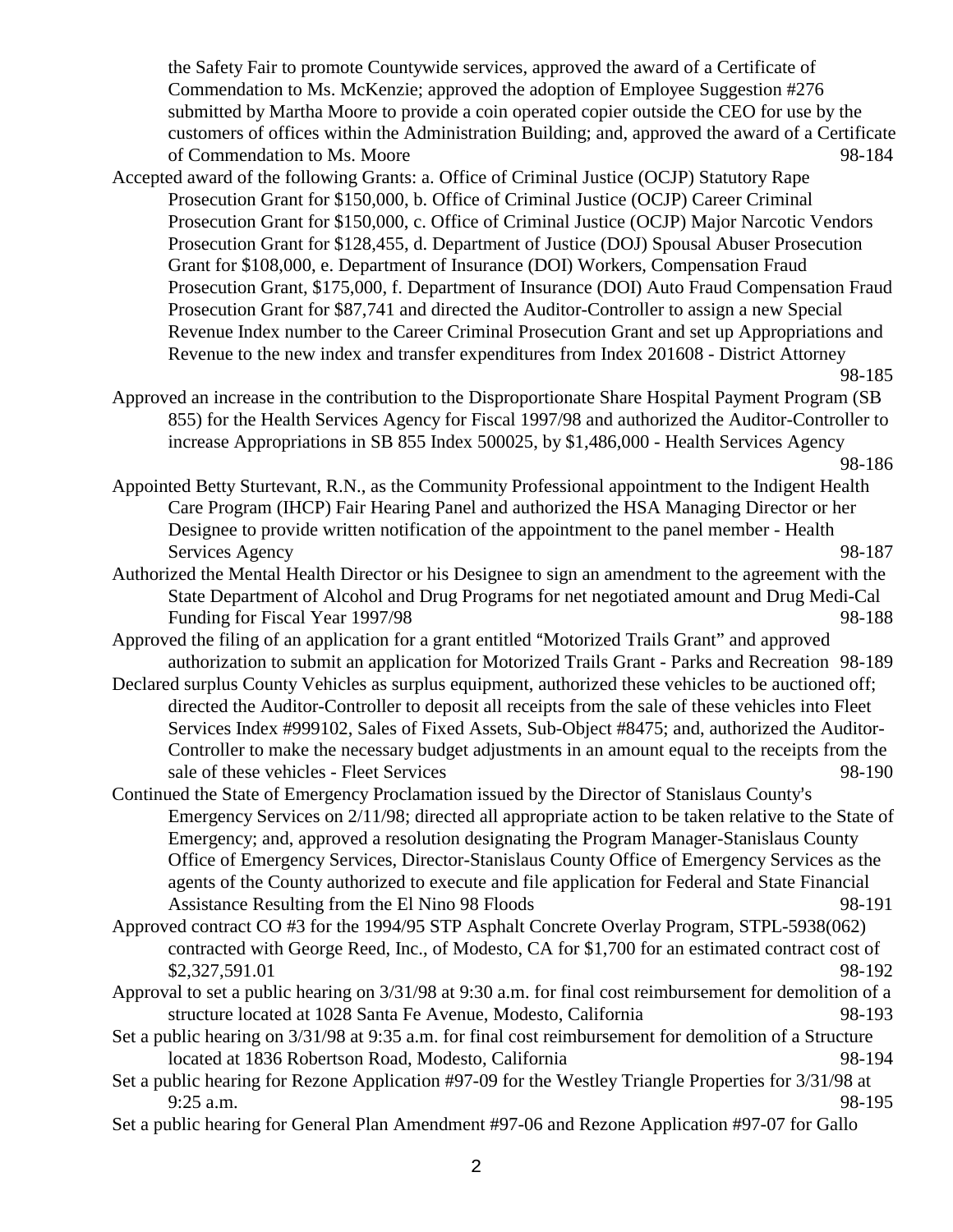## Glass Company for 4/7/98 at 9:25 a.m. 98-196

Approved Salida Planned Development Storm Drain Account Expenditure to Delamare-Fultz Engineering; approved Salida Storm Drain and Road Account Offsets to Countrystone Development Company, LLC; and, authorized the Auditor-Controller to issue a warrant in the amount of \$1,000 payable to Delamare-Fultz Engineering 98-197

C/S unan. Approved contracting for feasibility study of five potential Industrial/Business Development Areas on the I-5 Corridor; authorized the CEO or his Designee to sign a contract with EDAW for an amount not to exceed \$85,200; authorized the Auditor-Controller to make a transfer of \$85,200 from General Reserves designated for Contingencies to the Economic Development Budget Index 207944 98-198 (1-194

M/P unan. Approved Hazardous Waste Tiered Permitting Program Fees - Environmental Resources 98-203 (1-1680

M/C unan. Approved the Stanislaus County Safety Incentive Program and directed all County Departments to implement the program in accordance with the requirements and procedures contained therein - Risk Management 98-199 (1-1916

S/M unan. Designated the week of April 13 - 17, 1998 as Stanislaus County Safety Week; approved the Second Annual Stanislaus County Multi-Agency Employees Safety Fair on April 14, 15, 16, 1998; authorized County Departments to participate at the Safety Fair in training activities, workshops and/or vendors; and, authorized all County employees to attend and participate in the Safety Fair on County time as part of their normal job duties - Risk Management 98-200 (1-2460

S/M unan. Accepted the report on the Department of Social Services Child Welfare Services Division and the Acknowledgment of Excellence from the Council on Accreditation - Social Services 98-201 (1-2883

M/C unan. Approved changes to the Agricultural Center Project with no schedule delay provision to the main project by exercising previously bid alternates as follows: aggregate base parking lot with fencing and lighting; Warehouse D; Warehouse E; and, Paving, Planting and Irrigation at the Parking Lot and Buildings D and E; and, authorized the CEO and the Auditor-Controller to make the necessary transfers within the Agricultural Center Project Budget to implement the recommendations 98-202 (2-1458

Referred to SAAG and the Department of Planning and Community Development a letter from the United States Department of Commerce regarding Census 2000

Referred to the Department of Probation a Public Notification from the Department of the Youth Authority asking for comments regarding the adoption of Section 4720.1, Restitution Deductions from Trust Account Deposits with Title 15

Referred to the DSS a letter from the Social Security Office of the Commissioner regarding Social Security's effort to ease the impact of recent legislative changes on certain noncitizen recipients of Supplemental Security Income

C/P unan. Approved accepting a grant from the United States Department of Housing and Urban Development for the Disaster Recovery Initiative Grant for the needs in the Robertson Road and Riverdale Tract neighborhoods; authorized the CEO to sign; and; the Department of Planning and Development to implement the grant